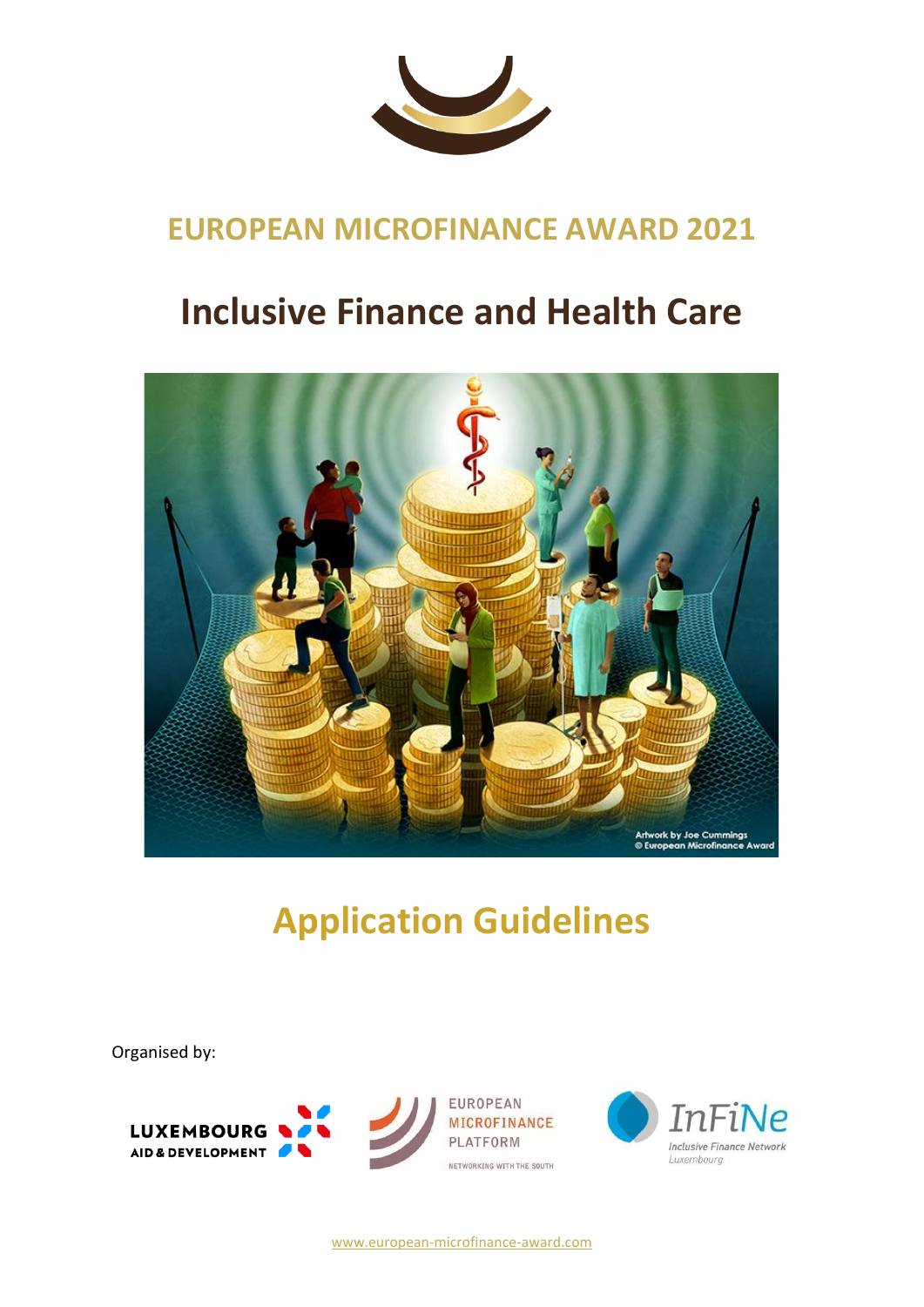

**The European Microfinance Award 2021 on 'Inclusive Finance and Health Care' aims to highlight initiatives that facilitate access to quality and affordable health care for low-income communities.**

To learn more on the Award topic, please check the **[Award Concept Note.](http://www.e-mfp.eu/sites/default/files/resources/2021/03/Award%202021%20concept%20note_EN_FINAL_0.pdf)**

# **ELIGIBILITY CRITERIA**

- Eligible applicants are organisations that facilitate access to health care among low-income populations through financial inclusion. This includes many different types of financial services providers (FSPs) that directly provide and/or facilitate access to health care, but also includes non-financial organisations that facilitate health care access, via partnerships or other relationships with FSPs.
- Eligible organisations have to be based and operate in a Least Developed Country, Low Income Country, Lower Middle Income Country or an Upper Middle Income Country as defined by the Development Assistance Committee (DAC) for ODA Recipients. A list of Eligible Countries of ODA Recipients as defined by the DAC can be found [here.](http://www.oecd.org/dac/financing-sustainable-development/development-finance-standards/DAC-List-ODA-Recipients-for-reporting-2021-flows.pdf)
- Relevant products and services must be fully operational for at least one year. 'Fully operational' does not require that relevant products and/or services must be offered in all branches or locations.
- Eligible institutions must be able to provide audited financial statements.

#### *e-MFP member support*

Every applicant invited to apply for Round 2 (please see section 'Award timeline and process') must provide written support from an e-MFP member, e.g. a short message or a letter from the member addressed to the e-MFP Secretariat. A list of e-MFP members can be foun[d here.](http://www.e-mfp.eu/sites/default/files/about-us/List%20of%20e-MFP%20members%20March%202021.pdf)

### **HOW TO APPLY**

Applications must be **submitted online** on the following website:

**<http://www.european-microfinance-award.com/>**

The Award is launched in three languages: **English, French, and Spanish**.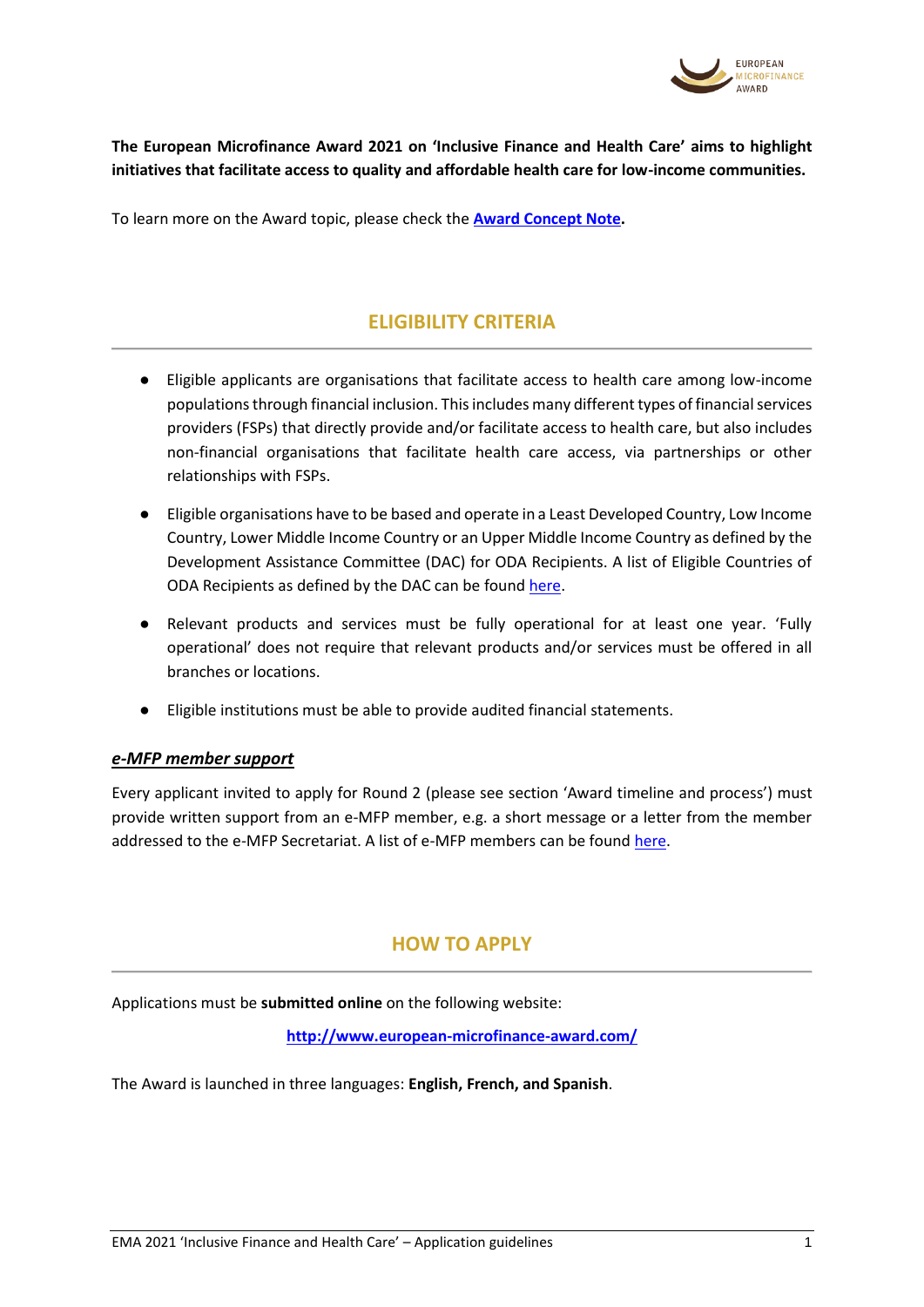

# **AWARD TIMELINE & PROCESS**

| <b>AWARD LAUNCH</b>                                | <b>15th MARCH 2021</b>                       |
|----------------------------------------------------|----------------------------------------------|
| <b>Round 1 - Deadline for applications</b>         | 13th April 2021, 23:59 pm CET                |
| <b>Communication to shortlisted applicants</b>     | First half of May                            |
| <b>Round 2 - Deadline for applications</b>         | End of May 2021 (exact date to be confirmed) |
| <b>Preselection Committee Phase</b>                | June $-$ July 2021                           |
| <b>Selection Committee Phase</b>                   | September 2021                               |
| <b>Announcement of finalists and semifinalists</b> | <b>Beginning of October</b>                  |
| <b>High Jury Phase</b>                             | November 2021                                |
| Winner announcement at Award Ceremony              | 18 November 2021                             |

#### **Round 1 Application phase**

Organisations interested in applying are required to submit the short Round 1 application form outlining the programme they are presenting to the Award and provide their audited financial statements.

Selection for Round 2 will be based on verification of applicant eligibility and initial assessment of the relevance, quality, innovation and effectiveness of the programme presented in Round 1.

#### **Round 2 Application phase**

Applicants successfully selected for Round 2 will be invited to complete Round 2 application form explaining the programme in greater detail, as well as providing supporting documentation.

These applicants will also be required to submit an e-MFP member support letter. For applicants successfully selected for Round 2, but who do not have a relationship with an existing e-MFP member, the e-MFP Secretariat will assist in connecting with a member at that stage.

#### **Preselection Committee Phase**

Applicants will be evaluated by the Preselection Committee on the basis of the relevance and effectiveness of the programme presented in addressing the specific goal of the award, their financial performance and the quality, clarity and transparency of the application.

#### **Selection Committee Phase**

Preselected applicants will be evaluated by the Selection Committee in order to select 7 to 10 semifinalists and from among those, the 3 finalists.

#### **High Jury Phase**

A High Jury selects the winner from among the 3 finalists.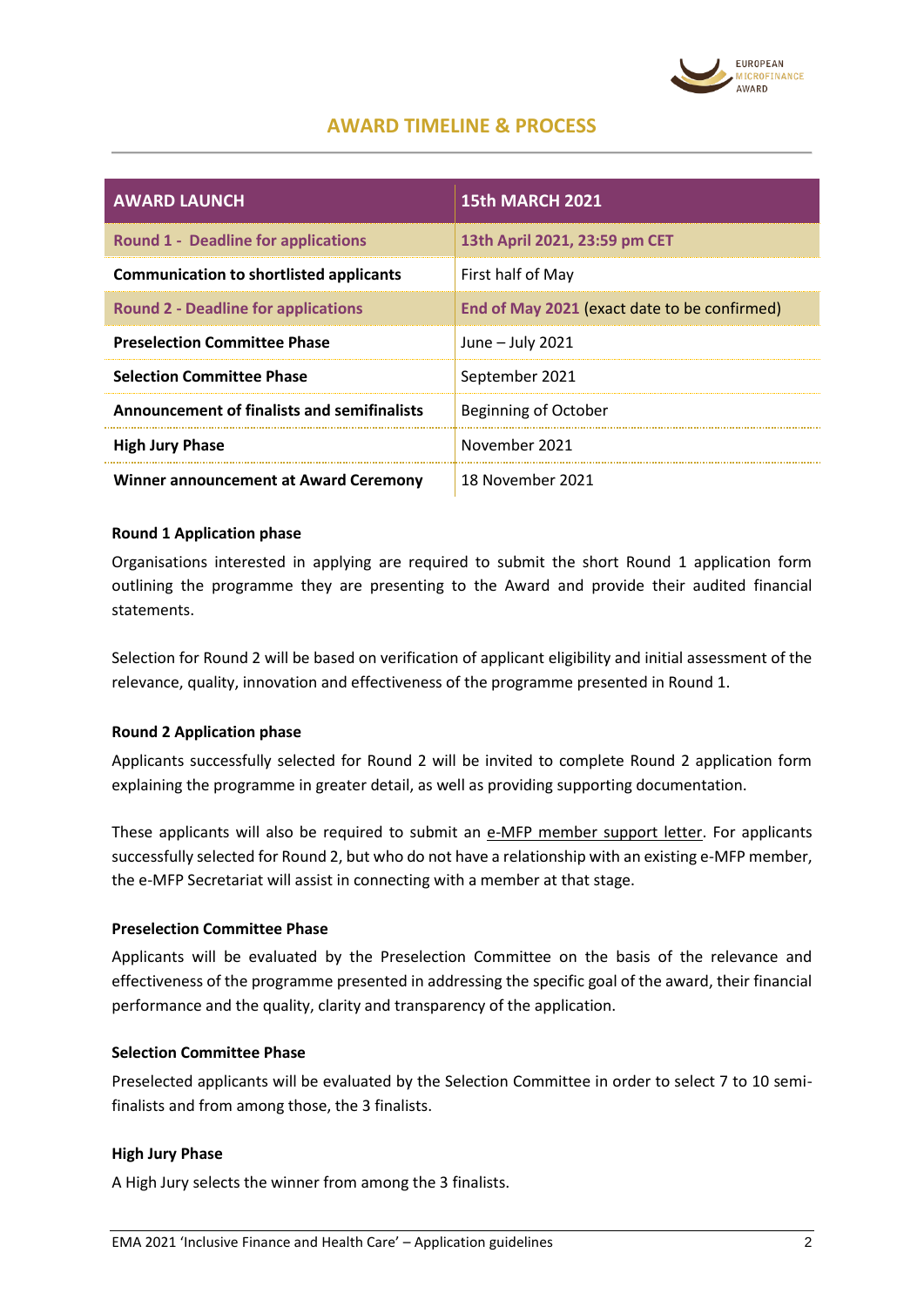

#### **Winner announcement**

The winner is announced at the Award ceremony on 18th November 2021, usually held at the European Investment Bank (EIB) in Luxembourg - although this is subject to Covid-19 protocols in 2021. The Award ceremony takes place during th[e European Microfinance Week,](http://www.e-mfp.eu/microfinance-week-0)  $17<sup>th</sup> - 19<sup>th</sup>$  November 2021. In previous years the Award has been presented by HRH The Grand Duchess of Luxembourg and the Luxembourg Minister for Development Cooperation and Humanitarian Affairs.

#### **Winner follow up report**

The Award winner will be requested to provide a follow up report by the  $31<sup>st</sup>$  of January 2023 describing how the Award funds were used.

#### *Important information*

During both Rounds, applicants might be contacted and asked to supply additional information on a case-by-case basis if deemed necessary.

All the information provided during the application process will be treated as confidential and only be used for the purposes of the Award.

The Organisers regret that information relating to the on-going evaluation of applications will not be released.

The judges' decision is final and not subject to appeal. Neither the judges nor the organisers will enter into any correspondence relating to the decision.

The three finalists will be invited to attend the Award Ceremony and agree to ensure the presence of a senior management representative of the Applicant organisation at the Award ceremony. If applicable, travel costs will be covered by Award organisers.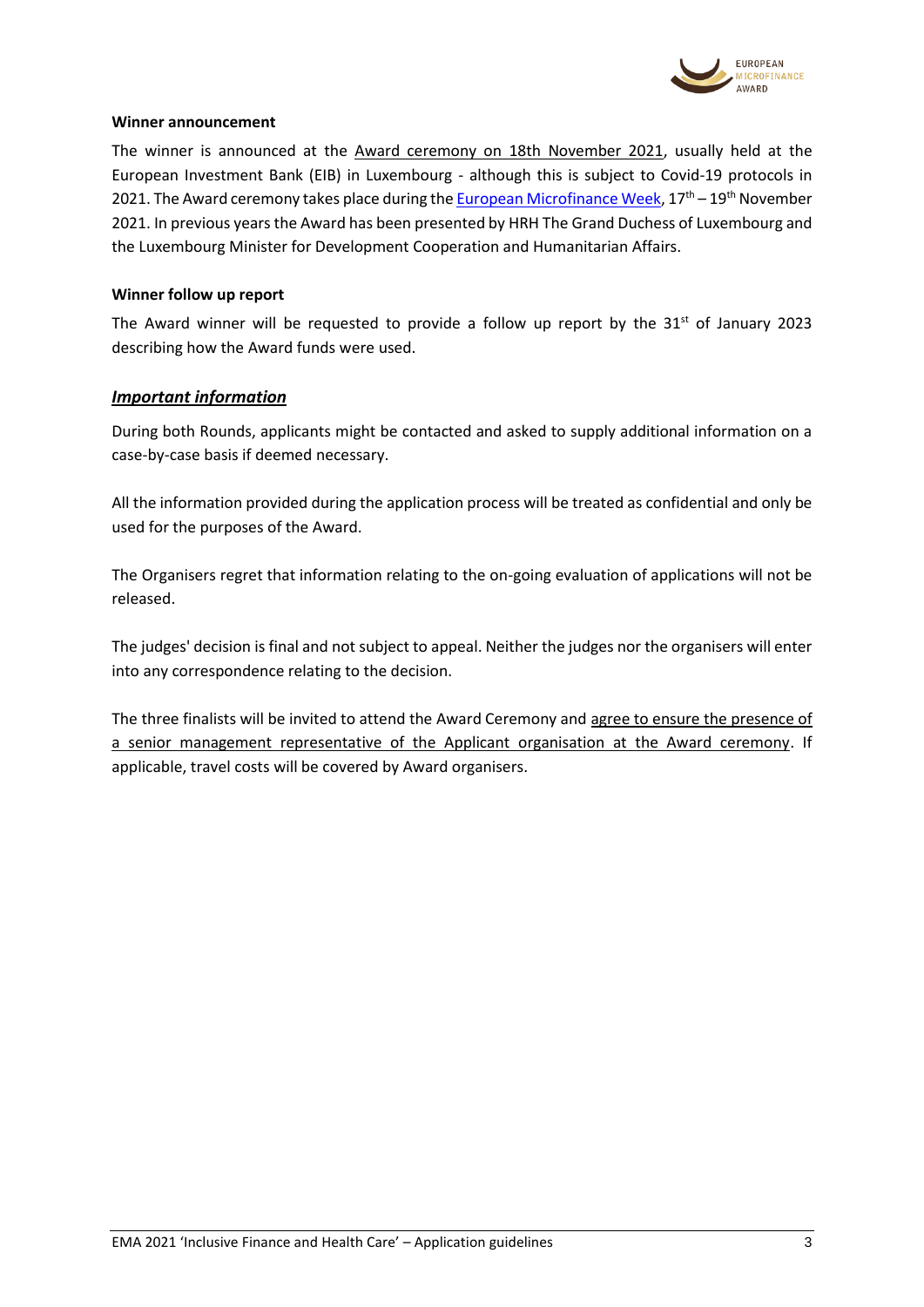

# **AWARD BENEFITS**

#### **WINNER**

- €100,000 (one hundred thousand Euro)
- Winner's Certificate
- Short video highlighting the winner's programme produced at the organisers' expense<sup>1</sup>; it will be featured during the Award Ceremony and available online afterwards
- Two press releases (September and November), circulated worldwide
- Media coverage by the Award organisers' partners as well as by media covering the Ceremony and the European Microfinance Week
- Attendance at the Award Ceremony with travel and lodging covered by the organisers, if applicable
- Two free registrations to the European Microfinance Week, one of the top events of the financial inclusion calendar
- Programme presented for the Award featured in several publications

#### **FINALISTS**

- €10,000 (ten thousand Euro)
- Finalist's Certificate
- Short video highlighting the finalist's programme produced at the organisers' expense<sup>2</sup>; it will be featured during the Award Ceremony and available online afterwards
- One press release (September), circulated worldwide
- Media coverage by the Award organisers' partners as well as by media covering the Ceremony and the European Microfinance Week
- Attendance at the Award Ceremony with travel and lodging covered by the organisers, if applicable
- Two free registrations to the European Microfinance Week, one of the top events of the financial inclusion calendar
- Programme presented for the Award featured in several publications

#### **SEMI-FINALISTS**

- Semi-finalist Certificate (electronic version)
- One press release (September), circulated worldwide
- Programme presented for the Award featured in the Award publication

#### **All applicants participating in Round 2 will receive a Certificate of Participation**

-

 $1$  Note: This short video is produced independently by the Award organisers; applicants agree to have their organisation and programme featured in it.

 $<sup>2</sup>$  Ibid.</sup>